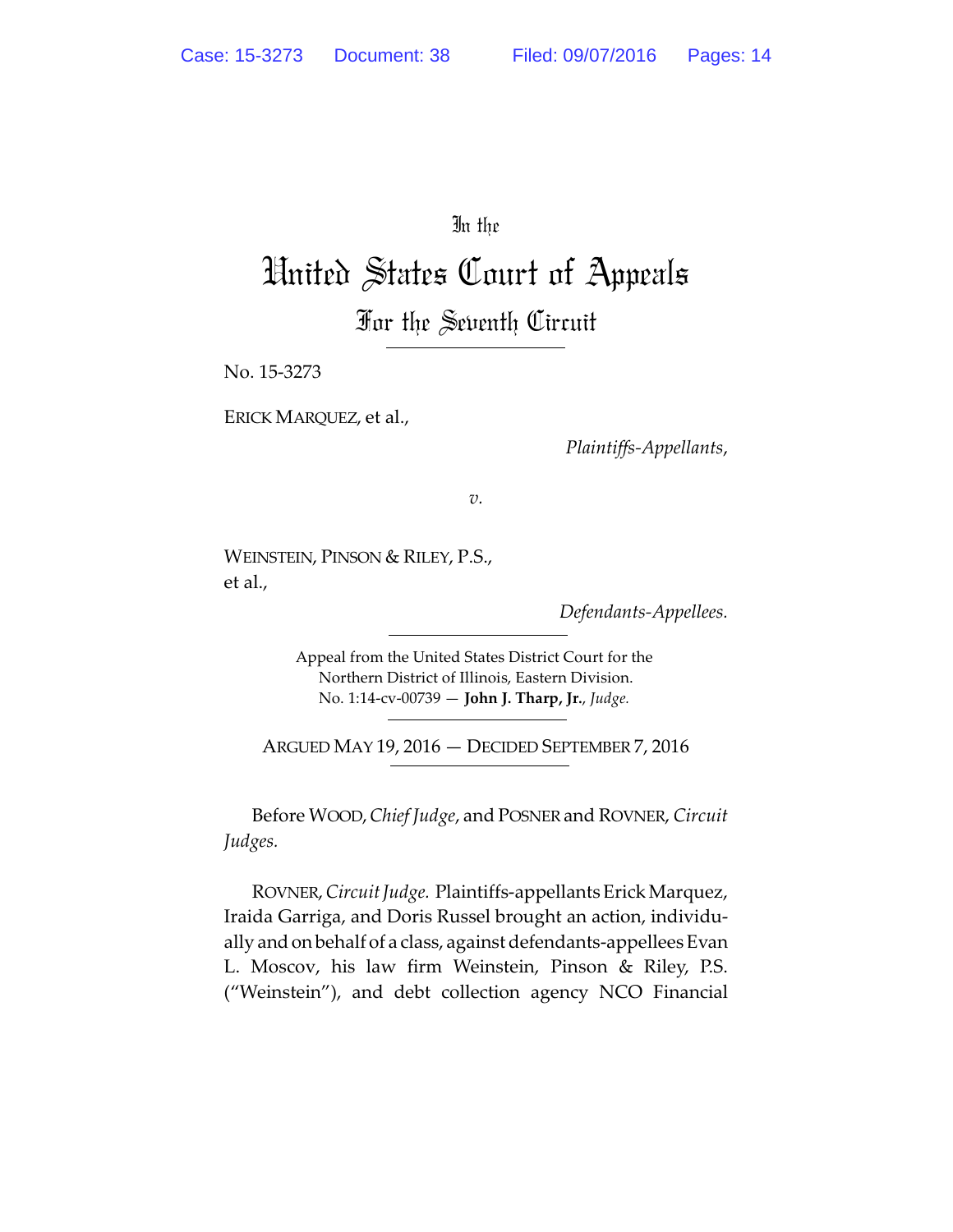Systems, Inc. (NCO), alleging violations of the Fair Debt Collection Practices Act (FDCPA), 15 U.S.C. § 1692 et seq., arising out of the defendants' attempt to collect on student loan debts allegedly owed by the plaintiffs. The gravamen of the complaint was that the defendants included a misleading and deceptive statement in a paragraph of the debt-collection complaint they filed against the plaintiffs in state court. The district court granted the initial motion to dismiss under Federal Rule of Civil Procedure 12(b)(6), and after the plaintiffs filed their second amended complaint, granted a subsequent motion to dismiss as well, this time with prejudice. The plaintiffs now appeal that dismissal.

This case arose from complaints filed in state court by the defendant Weinstein, on behalf of NCO and signed by Moscov as their attorney, (the "debt collectors") seeking repayment of student loans from the plaintiffs (the "consumers").<sup>1</sup> Those complaints contained typical language for such cases, reciting the loan agreement and the outstanding principal amount, and alleging the breach of that loan agreement and the corresponding damages. However, following those allegations, and immediately preceding the prayer for relief, the debt collectors included Paragraph 12 in the complaints, which stated:

<sup>&</sup>lt;sup>1</sup> The terms "plaintiff" and "defendant" can cause confusion in this case, because the defendants in the state court collection action are the plaintiffs here, and *vice versa*. To avoid such confusion, we will refer to the plaintiffs and defendants in the state court action as debt collectors and consumers, and use the terms plaintiff and defendant to refer to the parties in this FDCPA action.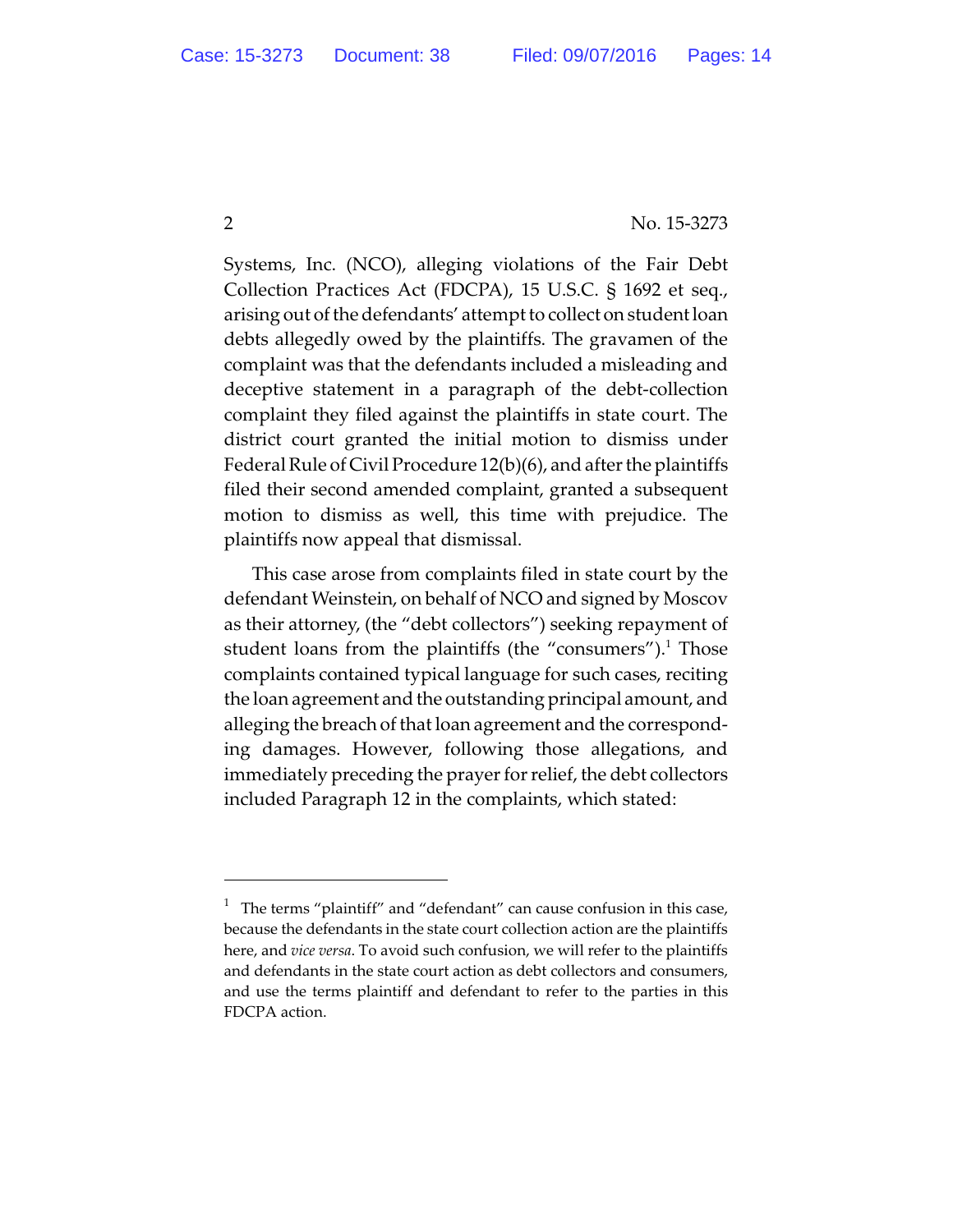12. Pursuant to 11 U.S.C. § 1692g(a), Defendants are informed that the undersigned law firm is acting on behalf of Plaintiff to collect the debt and that the debt referenced in this suit will be assumed to be valid and correct if not disputed in whole or in part within thirty (30) days from the date hereof.

The plaintiffs in the FDCPA action before us assert that Paragraph 12 violated the FDCPA in that it was misleading and deceptive as to both the manner and timing of their response to the state lawsuit. The central issue in this appeal is whether the district court erred in determining that paragraph 12 of the state law complaint was not misleading or deceptive as a matter of law, and therefore granting the motion to dismiss the FDCPA claim. We review de novo a district court's decision to grant a motion to dismiss under Rule 12(b)(6), accepting as true all well-pleaded factual allegations and drawing all reasonable inferences in favor of the plaintiff. *McMillan v. Collection Professionals, Inc.*, 455 F.3d 754, 758 (7th Cir. 2006).

Before considering whether the district court properly held that Paragraph 12 was not misleading or deceptive as a matter of law, we must address a preliminary matter. NCO argues that we need not address the FDCPA challenge at all because 15 U.S.C. § 1692e does not regulate the content of state court pleadings. That issue was properly preserved because it was presented, and rejected, in the district court.<sup>2</sup>

 $2^2$  NCO attempts to raise a number of other issues on appeal that were not properly presented to the district court, but those arguments are waived (continued...)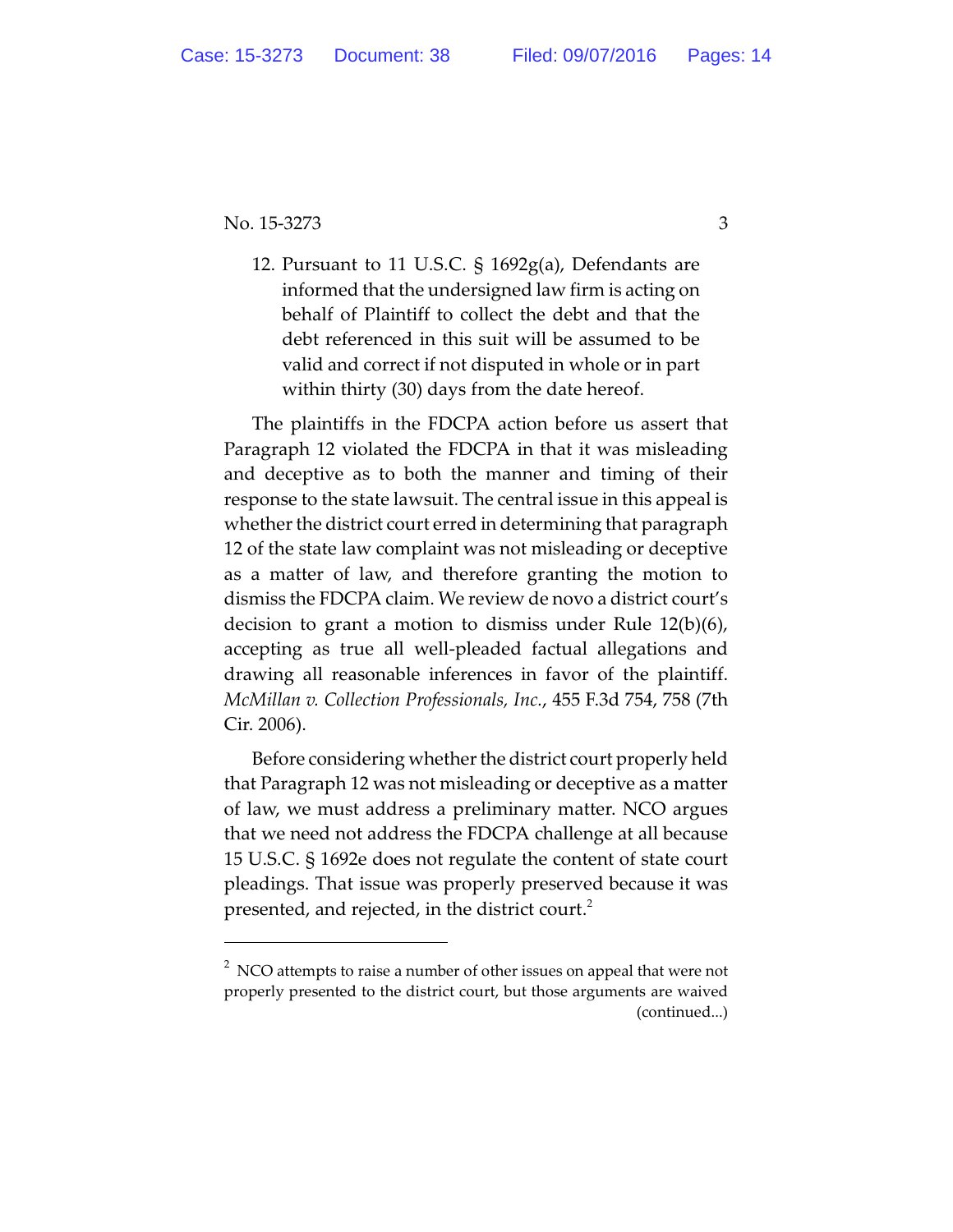In *Beler v. Blatt, Hasenmiller, Leibsker & Moore, LLC*, 480 F.3d 470, 473 (7th Cir. 2007) and *O'Rourke v. Palisades Acquisition XVI, LLC*, 635 F.3d 938, 941 n.1 (7th Cir. 2011), we postponed for a future case the question of whether § 1692e of the FDCPA covers the process of litigation. This is that future case, as the issue is squarely presented to us and the answer is necessary to resolution of this appeal. Numerous circuits already have addressed this issue, and often in nearly identical reasoning, have concluded that pleadings or filings in court can fall within the FDCPA. See, e.g., *Kaymark v. Bank of Am., N.A.*, 783 F.3d 168, 176-77 (3d Cir. 2015); *Goldman v. Cohen*, 445 F.3d 152, 155- 56 (2nd Cir. 2006); *Sayyed v. Wolpoff & Abramson*, 485 F.3d 226, 231 (4th Cir. 2007); *Stratton v. Portfolio Recovery Associates, LLC*, 770 F.3d 443, 449-50 (6th Cir. 2014), as amended (Dec. 11, 2014); *Powers v. Credit Mgmt. Servs., Inc.*, 776 F.3d 567, 573-74 (8th Cir. 2015); *Donohue v. Quick Collect, Inc.*, 592 F.3d 1027, 1031–32 (9th Cir. 2010); *James v. Wadas*, 724 F.3d 1312, 1316 (10th Cir. 2013); *Miljkovic v. Shafritz & Dinkin, P.A.*, 791 F.3d 1291, 1297-1300 (11th Cir. 2015). Those circuits almost uniformly base their conclusion on the Supreme Court's analysis in *Heintz v. Jenkins*, 514 U.S. 291 (1995), as well as on the amendment to the FDCPA following that decision. We agree with the reasoning of those circuits and for those same reasons conclude that § 1692e of the FDCPA applies to the statement in Paragraph 12 of the state court complaint at issue here.

 $2$  (...continued)

and we do not address them*. Puffer v. Allstate Ins. Co.*, 675 F.3d 709, 718 (7th Cir. 2012).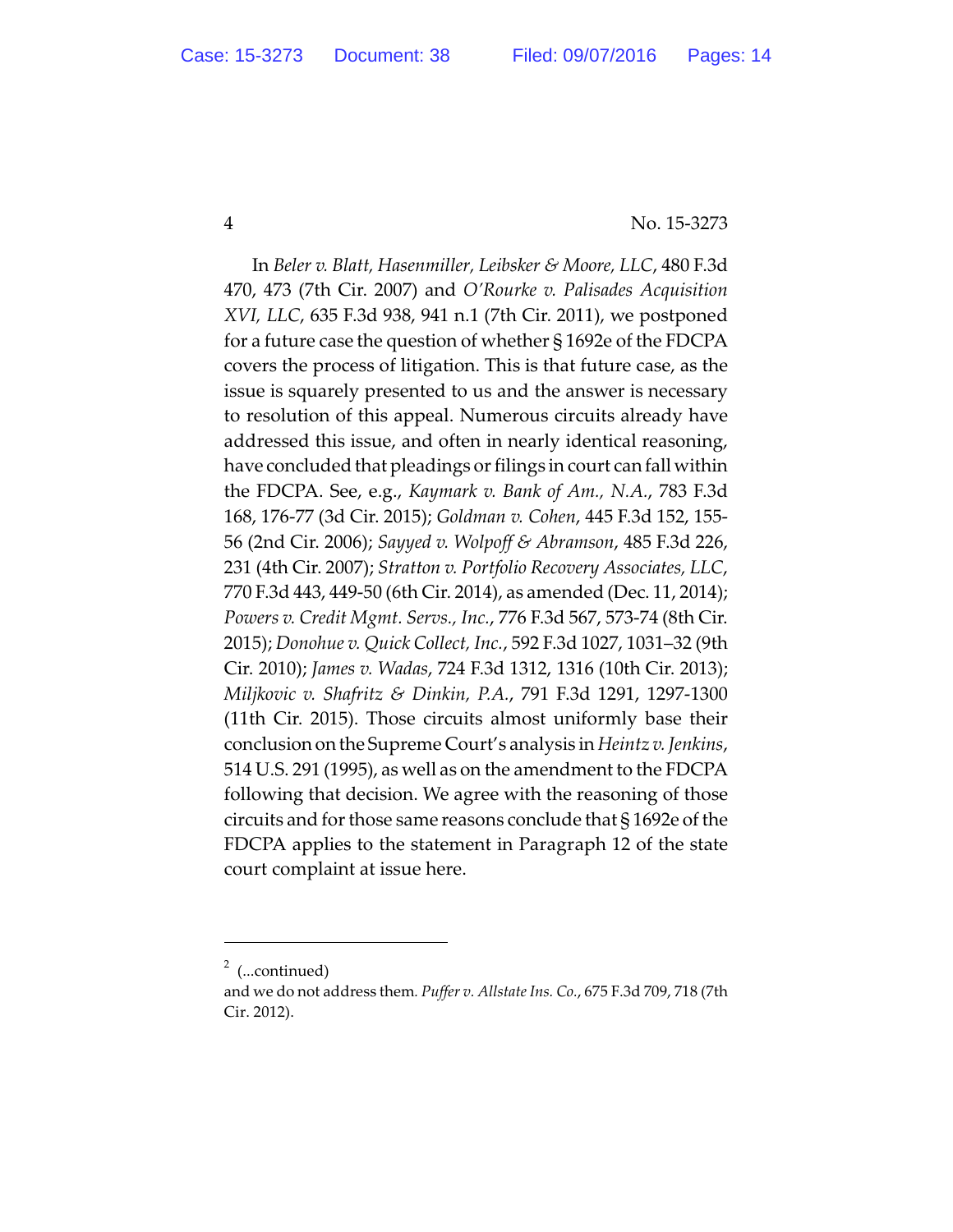In *Heintz*, Darlene Jenkins had borrowed money from Geiner Bank to purchase an automobile. *Id.* at 293. She defaulted on that loan, and the bank's law firm sued her in state court to recover the balance owed. In an effort to settle the case, an attorney for the bank's law firm, George Heintz, sent a letter to Jenkins' lawyer listing the amount that she owed. Jenkins filed suit alleging that the letter violated the FDCPA in that it contained a false statement of the amount that she owed the bank. The district court dismissed the lawsuit holding that the FDCPA was inapplicable to lawyers, but we reversed and the Supreme Court agreed with us, holding that the FDCPA applies to "the litigating activities of lawyers." *Id.* at 294. Heintz had argued that the Court should construe the statute as containing "an implied exemption for those debt-collecting activities of lawyers that consist of litigating," but the Court rejected that interpretation. *Id.* at 295. The Court held that the FDCPA applies to attorneys who "'regularly' engage in consumer-debt-collection activity, even when that activity consists of litigation." *Id.* at 299.

Although the communication at issue in *Heintz* was a letter rather than a legal pleading, the Court recognized the applicability of the FDCPA even to attorneys whose debt-collection activity consisted of litigation, and nothing in that analysis commands a differentiation between the two. Nothing in the broad language in *Heintz* would support an interpretation that would apply the FDCPA to attorneys whose debt collection activity consisted of litigation, but limit it to only those representations made by those attorneys outside of that litigation. The conclusion that the FDCPA applies to legal pleadings is supported by a post-*Heintz* amendment enacted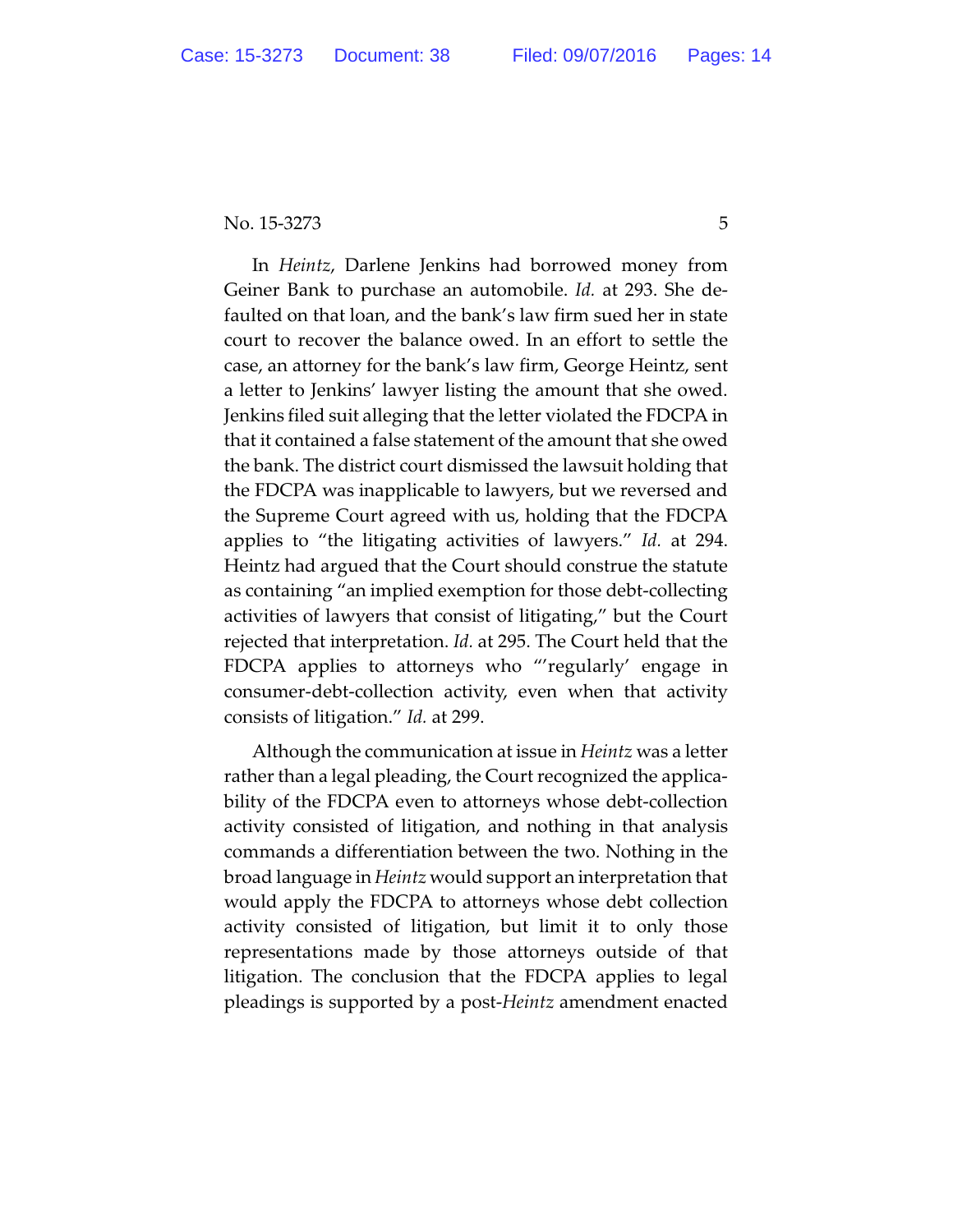by Congress. In the post-*Heintz* amendment, Congress exempted legal pleadings from a specific provision in the FDCPA, but did not exempt it from the FDCPA as a whole. Specifically, 15 U.S.C. § 1692e prohibits a debt collector from using any false, deceptive or misleading representation in connection with the collection of any debt. The statute itemizes sixteen communications that constitute violations of that provision, including at § 1692e(11), the failure to disclose in the initial written communication to the consumer that the debt collector is attempting to collect a debt and that any information will be used for that purpose. After *Heintz* was decided in 1995, however, Congress amended § 1692e(11) to exclude formal legal pleadings from that requirement, with the amended version now stating that "this paragraph shall not apply to a formal pleading made in connection with a legal action." By providing that sub-section 1692e(11) did not apply to a formal pleading made in connection with a legal action, the implication is that  $\S 1692e$  as a whole other than  $\S 1692e(11)$ applies to formal legal pleadings. Otherwise, the amendment would be merely superfluous, exempting formal legal pleadings from one specific requirement in the act even though legal pleadings were not subject to any provisions of the act already. It is "a cardinal principle of statutory construction" that "a statute ought, upon the whole, to be so construed that, if it can be prevented, no clause, sentence, or word shall be superfluous, void, orinsignificant." *TRW Inc. v. Andrews*, 534 U.S. 19, 31 (2001); *United States v. Michalek*, 54 F.3d 325, 335–36 (7th Cir. 1995). A natural interpretation of that provision which gives meaning to all words is that Congress, post-*Heintz*, envisioned § 1692e of the FDCPA as applying to communications in the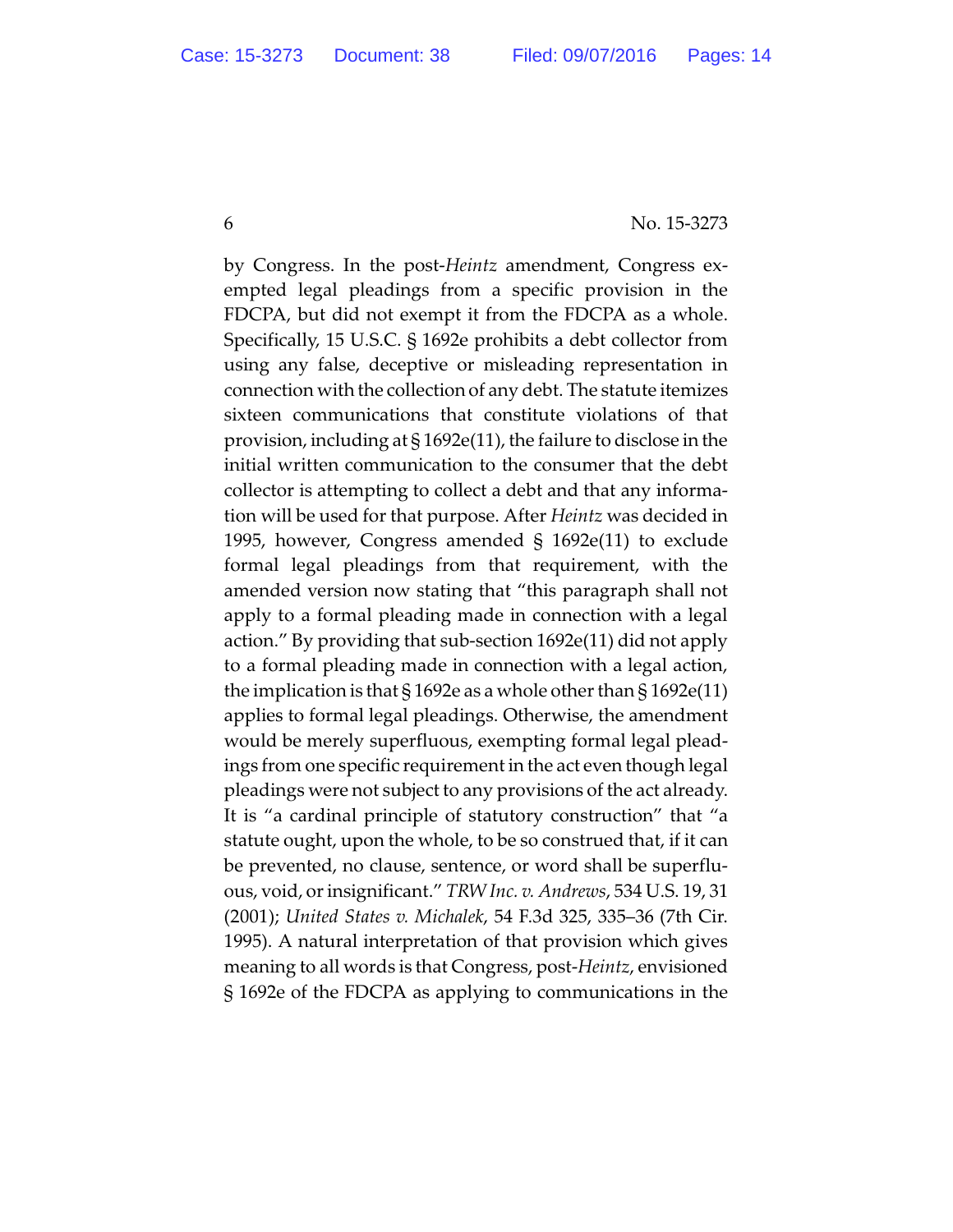form of legal pleadings as well as communications in other forms such as letters, and that it sought to exempt legal pleadings from only § 1692e(11).

That interpretation is consistent with the purpose of the FDCPA, "to eliminate abusive debt collection practices, to ensure that those debt collectors who abstain from such practices are not competitively disadvantaged, and to promote consistent state action to protect consumers." *Jerman v. Carlisle, McNellie, Rini, Kramer & Ulrich LPA*, 559 U.S. 573, 577 (2010); 15 U.S.C. § 1692(e). That purpose would be undermined if the FDCPA was inapplicable to communications that occurred in the context of litigation, particularly in the debt collection area in which judgments are overwhelmingly reached through forfeiture, and thus misleading or deceptive statements are more likely to influence the response of the defendant without ever coming to the attention of the court in any meaningful way. In fact, although we have not previously addressed the question of whether pleadings fall within § 1692e of the FDCPA, we have already decided a number of FDCPA cases alleging FDCPA violations in state court filings (in which this issue was presumably not raised), thus illustrating that the dangers addressed in the FDCPA arise in the context of pleadings just as in other forms of communication. See *O'Rourke v. Palisades Acquisition XVI, LLC*, 635 F.3d 938, 948 (7th Cir. 2011)(Tinder, J., concurring) and cases cited therein. Accordingly, we hold that representations may violate § 1692e of the FDCPA even if made in court filings in litigation. Accord *Kaymark*, 783 F.3d at 176-77; *Powers*, 776 F.3d at 574; *Miljkovic*, 791 F.3d at 1297; *Stratton*, 770 F.3d at 450; *James*, 724 F.3d at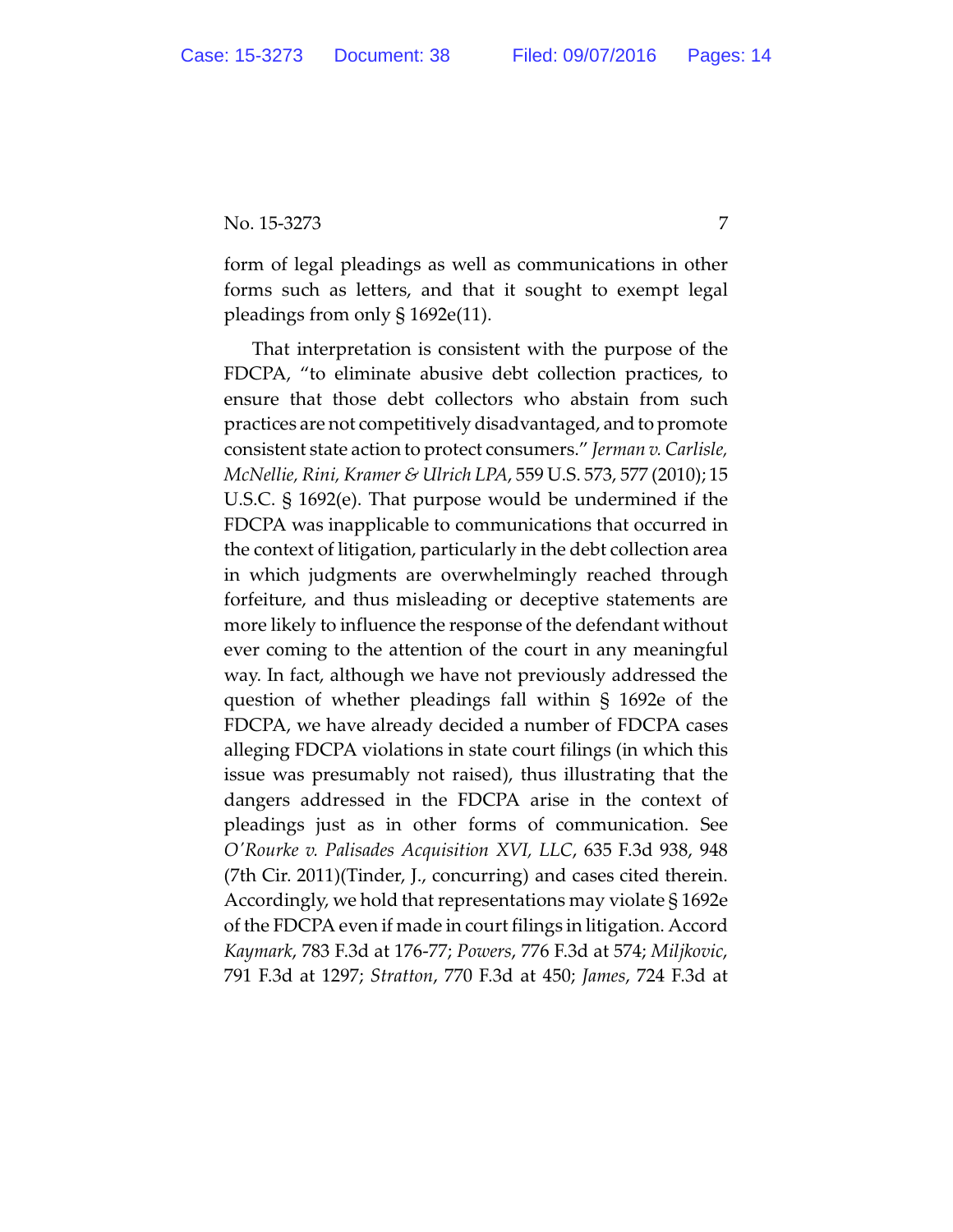1316; *Donohue*, 592 F.3d at 1031–32; *Sayyed*, 485 F.3d at 231; *Goldman*, 445 F.3d at 155-56.

We turn then to the question of whether the district court erred in holding that Paragraph 12 was "plainly and clearly not misleading" as a matter of law and dismissing the case on that basis. Dist. Ct. Op. at 8. The FDCPA provides that "[a] debt collector may not use any false, deceptive, or misleading representation or means in connection with the collection of any debt," including, but not limited to the false representation of "the character, amount, or legal status of any debt." 15 U.S.C. § 1692e generally and § 1692e(2)(A). In *McMillan v. Collection Professionals Inc.*, 455 F.3d 754, 759 (7th Cir. 2006), we noted that a determination of whether a statement is false, deceptive or misleading, like a determination as to whether a statement is confusing under the FDCPA, is a fact-bound determination of how an unsophisticated consumer would perceive the statement. We cautioned in *McMillan* that in determining whether a statement is confusing or misleading, a district court must "tread carefully" because "district judges are not good proxies for the 'unsophisticated consumer' whose interest the statute protects." *Id.* Accordingly, Rule 12(b)(6) dismissal on that issue is appropriate only if there is no set of facts consistent with the pleadings under which the plaintiffs could obtain relief. *Id.*

In its effort to collect the student loan debt, the debt collectors initially sent each of the consumers a demand letter, which informed them that they were in default on their loan payments and demanded payment of the outstanding balance. Pursuant to § 1692g of the FDCPA, that letter contained a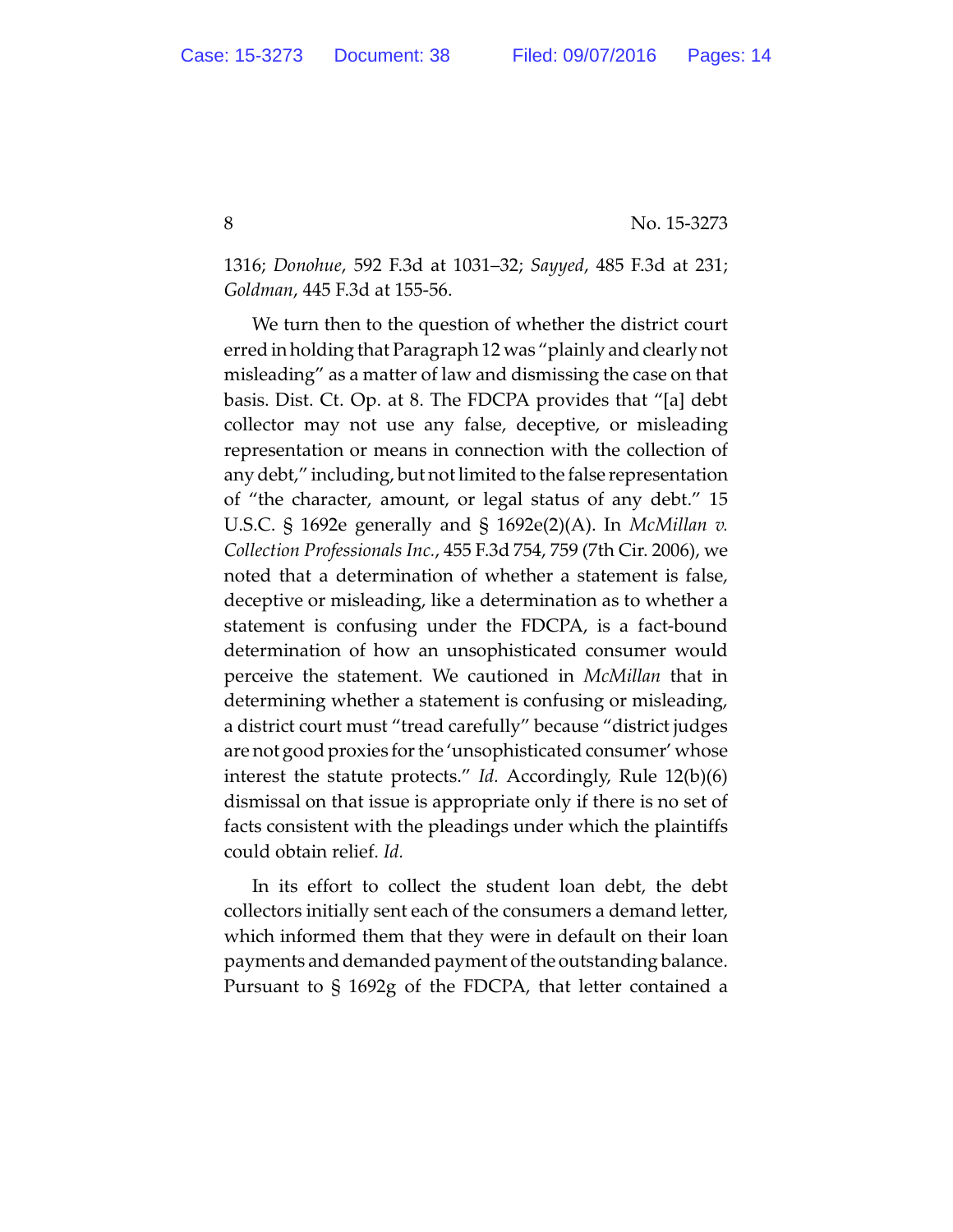statement informing the consumers that they had 30 days after receipt of the notice to dispute the validity of the debt, and provided that "[u]nless you dispute this debt, or any portion of it, within 30 days from receipt of this notice, we will assume the debt to be valid." The demand letter instructs the consumer to dispute the debt by either calling a toll free number or submitting a dispute in writing to their law offices.

The debt collectors subsequently filed suit against the consumers and served the consumers with a summons and complaint in that state court action. The summons informed the consumers that they had to file an appearance by a specified date approximately 30 days after issuance, and an answer to the complaint before the time period set forth in the applicable subsections of paragraph 3 or 4 on the reverse side of the summons. Unfortunately, that standard summons form contained an error, in that paragraphs 3 or 4 contain no subsections, and the relevant subsections for the consumers were contained in paragraph 2 on that reverse side of the summons. Paragraph two provided that for amounts less than \$10,000, the consumer only needs to file an appearance but not an answer unless otherwise ordered by the court, but that for amounts over \$10,000, an answer must be filed no more than 10 days from the appearance date (return date) set forth on the summons. In all capitalized letters for emphasis, the summons also declared that if the consumer failed to do so "A JUDG-MENT BY DEFAULT MAY BE TAKEN AGAINST YOU FOR THE RELIEF ASKED IN THE COMPLAINT, A COPY OF WHICH IS HERETO ATTACHED." Thus, the summons directs the consumers to the complaint, both in determining the answer and in the relief that could be imposed. The complaint,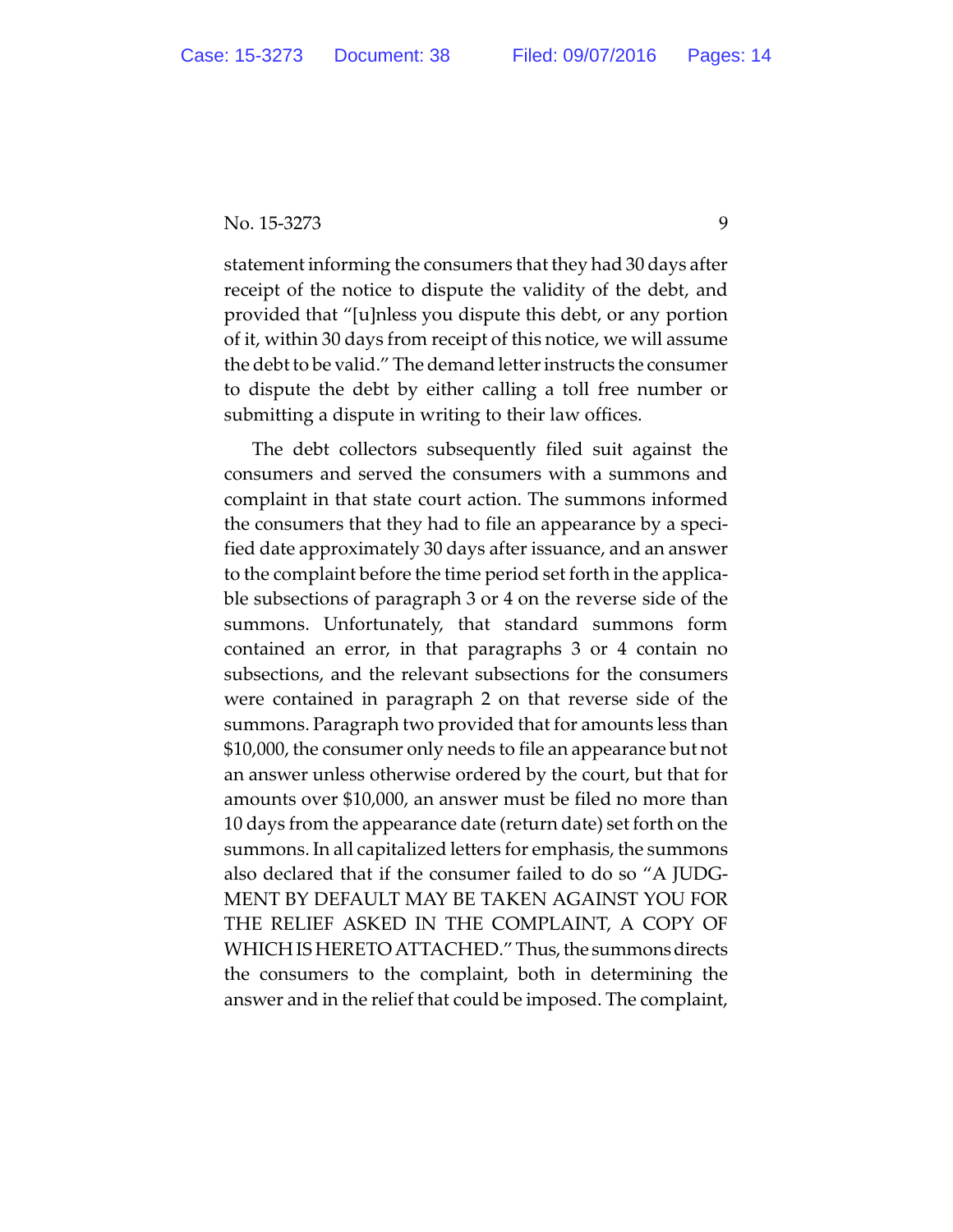however, in paragraph 12 declares: "Pursuant to 11 U.S.C. § 1692g(a), Defendants [consumers] are informed that the undersigned law firm is acting on behalf of Plaintiff [debt collector] to collect the debt and that the debt referenced in this suit will be assumed to be valid and correct if not disputed in whole or in part within thirty (30) days from the date hereof." The court erred in holding that the paragraph 12 declaration would not be misleading or deceptive as a matter of law.

Paragraph 12 is misleading to the unsophisticated consumer both as to the proper timing to respond to the complaint and as to the manner of response. A plain reading of the summons and the complaint would cause a consumer to believe that he had until the date in the summons to file an answer and contest the claim, but that beyond the 30-day period in paragraph 12 he could no longer contest the validity or correctness of the debt. Because the 30-day period would expire before the date that the answer had to be filed for each of the litigants, those provisions in conjunction would lead an unsophisticated consumer to believe that he had that 30-day period to dispute the debt and beyond that period he could not dispute that debt in his answer. For each plaintiff in this FDCPA action, the time period for "disputing the debt" was shorter than the time period provided by law for the answer. For instance, for one plaintiff in this FDCPA action, the complaint provided that the debt must be disputed by December 14 while the answer was not due, according to the summons, until December 23. Paragraph 12 thus effectively shortened the time period provided in the summons for the consumer to answer, because the consumer had been told in paragraph 12 that he only had the 30-day period to dispute the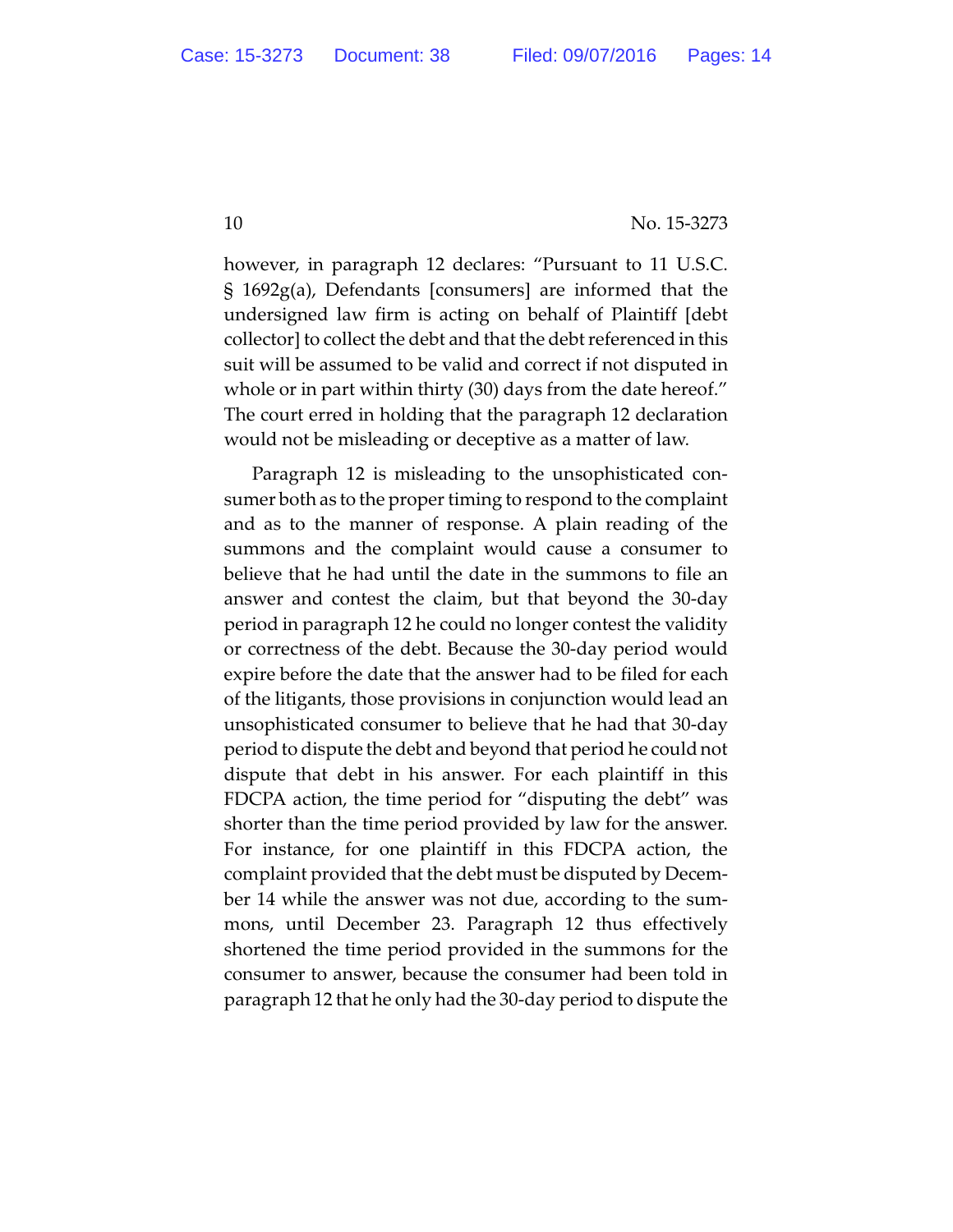validity or correctness of the debt. That would cause an unsophisticated consumer to believe that beyond that time period in Paragraph 12 for disputing the debt, even if filing an answer, the validity of the debt could no longer be disputed in that answer.

The language used in Paragraph 12 is particularly pernicious in that regard. The language regarding the 30-day dispute period was not merely lifted from the demand letter, which provided that unless the debt was disputed within that 30-day period, "*we* [the debt collector] will assume the debt to be valid." [emphasis added] Nor does that language track § 1692g(a)(3), which provides that if consumers do not dispute the debt within 30 days of the written notice, "the debt will be assumed to be valid *by the debt collector*." The language in Paragraph 12 differs in a material way from those provisions, in that it does not contain the limiting language that the debt will be considered valid *by the debt collector*, instead stating that after the 30-day period "the debt will be considered valid." The presence of such language in a court complaint, cross-referenced in the summons, would lead an unsophisticated consumer to believe that the debt will be considered valid by the *court* if not disputed within that 30 days, because the relevant language that would have limited the assumption to only the debt collector is absent from Paragraph 12, whether intentionally or otherwise. Whether the consumer is a sophisticated or unsophisticated consumer, one cannot say—as the district court did – that reading the summons and paragraph 12 in relation to each other is to interpret it in a "bizarre or idiosyncratic fashion." It is in fact a rational reconciliation of the two provisions.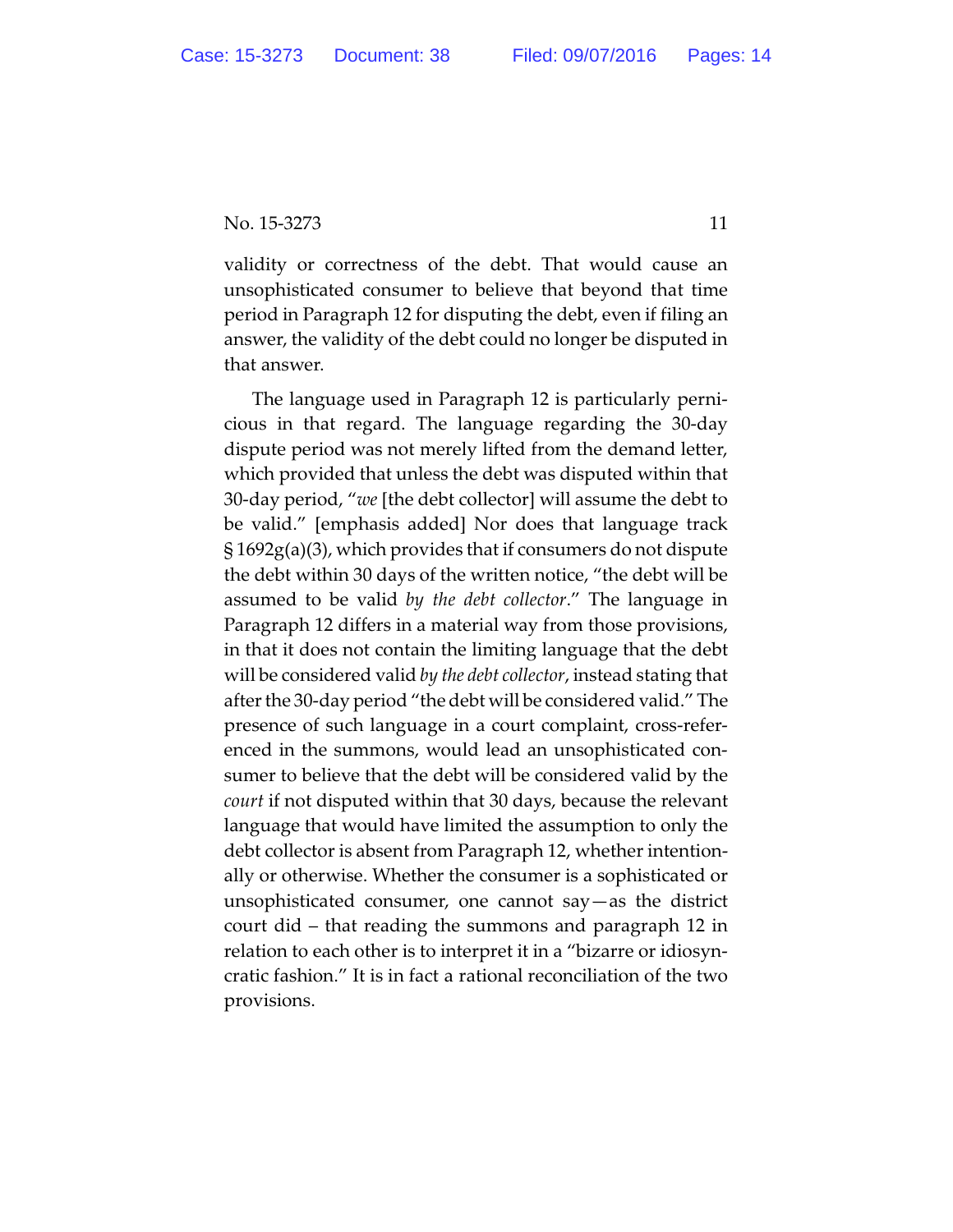Magnifying the problem, that sentence regarding the 30 day period to dispute the debt mirrored the earlier demand letter to the consumers informing them of their rights to dispute the debt. The inclusion of that sentence in the complaint would lead an unsophisticated consumer to believe that she must dispute the debt through the procedures outlined in the earlier letter, rather than in an answer in court, or she would forfeit her right to contest the debt. That would place the consumers at risk of losing their rights in court if they disputed the debt through contact with the debt collectors rather than in the form of an answer.

The district court's reading of the provisions illustrates the problem with its analysis. The district court characterizes Paragraph 12 as providing that a consumer could dispute the "debt" and that the "debt" will be valid if not disputed, not as providing that the legal claim to collect it will somehow be resolved. Therefore, according to the district court, the consumer might attempt to dispute the debt directly with the debtcollection firm but could not view that as a sufficient response to the lawsuit. The problem with the court's interpretation is twofold. First, it asks us to assume that an unsophisticated consumer will distinguish the "disputing of a debt" from "disputing a claim to collect that debt." But an unsophisticated consumer is unlikely to distinguish those concepts. In fact, even at oral argument counsel for defendants alternated between stating that the plaintiffs could dispute the debt by answering the complaint and that they could dispute it by contacting the law firm. Given the shortened time frame for disputing the debt set forth in Paragraph 12, the notion that the dispute should be in the form of the answer illustrates the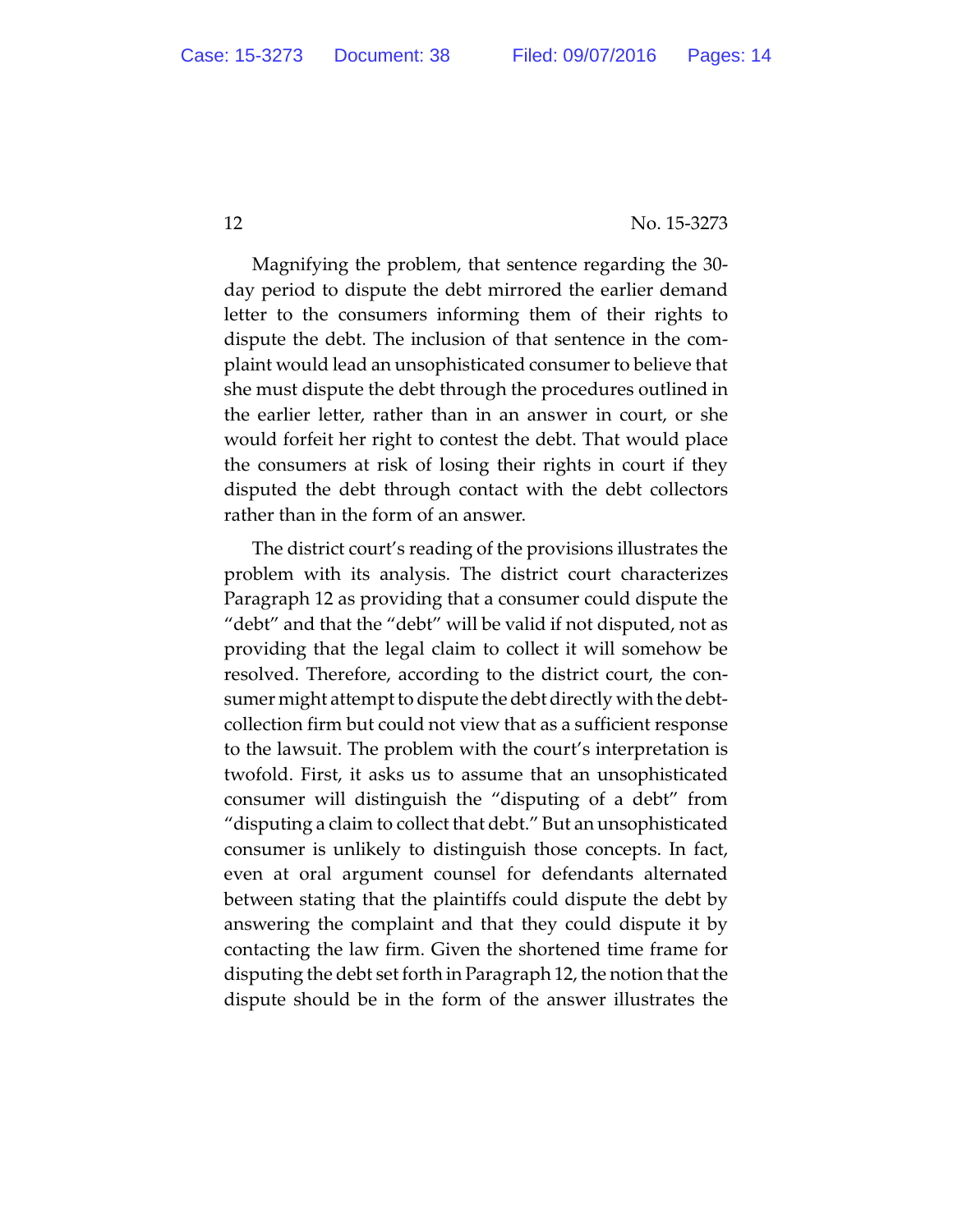problem – its 30-day provision would thereby shorten the time for the answer. Moreover, the court acknowledges that the consumer may be led to dispute the debt directly with the debt collector. Yet if a consumer was led to believe that she had to pursue a dispute directly with the debt collector, as the district court acknowledges, then that same consumer is also likely to believe that if she fails to do so within the 30-day period, the debt is assumed to be valid and correct, and cannot be contested in the court action. This is particularly true because, as previously discussed, the wording in paragraph 12 has moved the phrase "by the debt collector" so that it no longer clarifies who will assume the debt to be valid. Finally, paragraph 12 is simply improper in its entirety at this stage of the proceedings, as the failure to dispute the debt will have no impact on the court case. Its presence in the complaint serves no purpose, as conceded by counsel for defendant. Its function in the complaint is only to mislead. In *Ruth v. Triumph Partnerships*, 577 F.3d 790, 800 (7th Cir. 2009), we recognized that suits alleging deceptive or misleading statements fall within three distinct categories: (1) "cases involving statements that plainly, on their face, are not misleading or deceptive;" (2) "cases involving statements that are not plainly misleading or deceptive but might possibly mislead or deceive the unsophisticated consumer," for which plaintiffs must produce extrinsic evidence to prove that unsophisticated consumers find the statements to be so; and (3) communications which are plainly deceptive and misleading to an unsophisticated consumer as a matter of law. See also *Janetos v. Fulton Friedman & Gullace, LLP*, 825 F.3d 317, 322–23 (7th Cir. 2016). The district court held that the statements in this case rest within the first category, but they fall